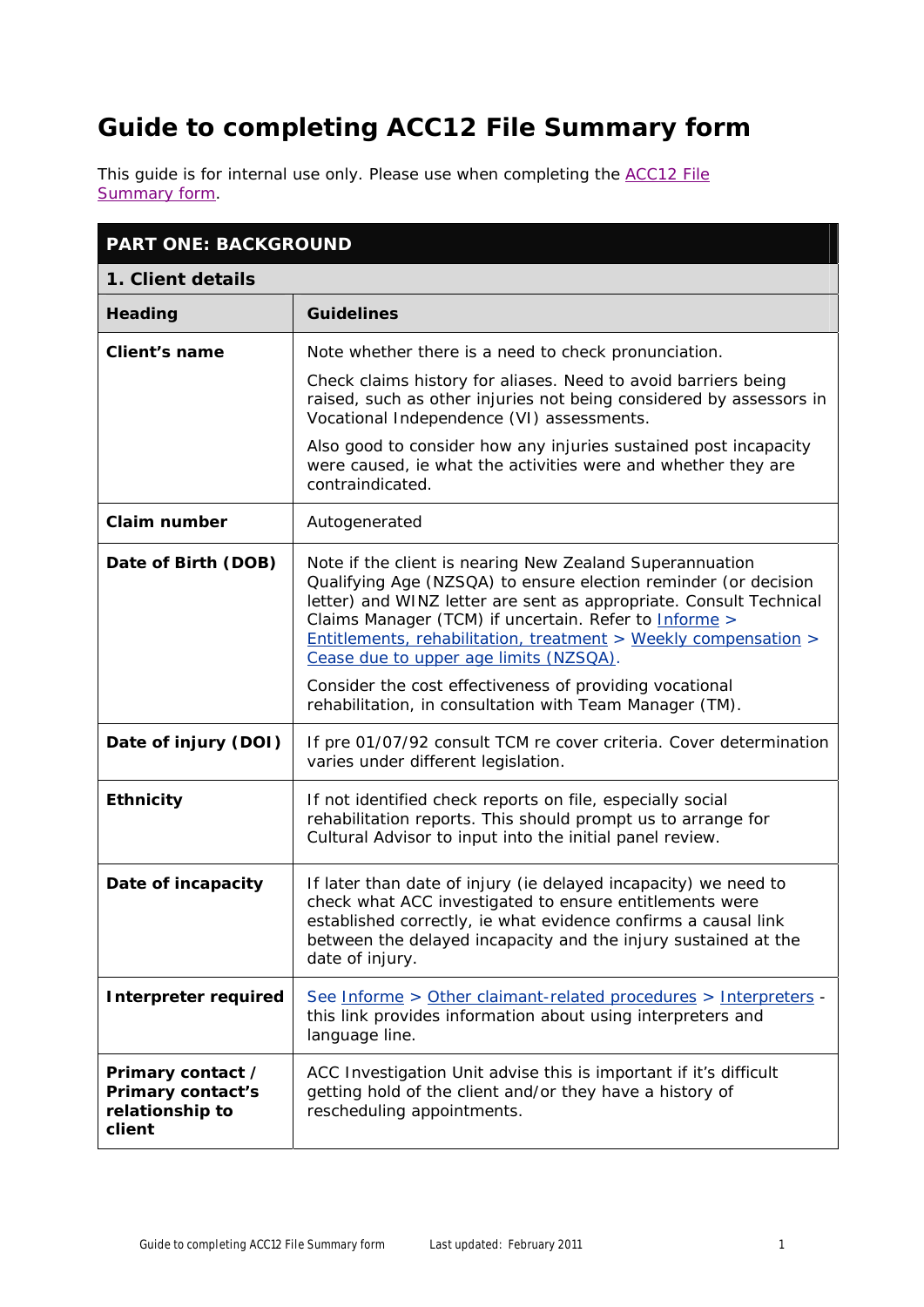| <b>Preferred contact</b><br>method | Be mindful of written communication if literacy issues are evident.<br>Use telephone to explain any letters sent.                                                                                                                                                                       |
|------------------------------------|-----------------------------------------------------------------------------------------------------------------------------------------------------------------------------------------------------------------------------------------------------------------------------------------|
|                                    | If hearing impaired refer to Informe > Other claimant-related<br>procedures > Interpreters for information regarding New Zealand<br>Relay (NZ Relay) service.                                                                                                                           |
|                                    | For sight impaired refer to <b>Informe</b> > Entitlements, rehabilitation,<br>treatment > Rehabilitation > Social rehabilitation > Entitlements<br>> Visual impairment services.                                                                                                        |
|                                    | Note if any difficulties with contact, such as no phone coverage,<br>no access to telephone, PO boxes used. If history of mail going<br>missing invite client to utilise the ACC free phone 0800 101 996.<br>Use registered mail for important notices or appointments if<br>necessary. |
|                                    | Email: Many clients prefer to communicate by email and it does<br>provide a paper trail. Need to be careful not to breach privacy,<br>particularly if sending to a group/family email address. If in doubt<br>use other methods of communication.                                       |
| 2. Injury details                  |                                                                                                                                                                                                                                                                                         |

## **2. Injury details**

| Heading                                          | <b>Guidelines</b>                                                                                                                                                                                                                                                                                                                                                                                                                                                                                                     |
|--------------------------------------------------|-----------------------------------------------------------------------------------------------------------------------------------------------------------------------------------------------------------------------------------------------------------------------------------------------------------------------------------------------------------------------------------------------------------------------------------------------------------------------------------------------------------------------|
| Cause of injury                                  | What was the mechanism of injury/what are the accident details?<br>Is there a causal link between this and the original diagnosis and<br>current diagnosis?                                                                                                                                                                                                                                                                                                                                                           |
| <b>Original diagnosis</b>                        | Ensure it is clear what injury ACC accepted cover for.                                                                                                                                                                                                                                                                                                                                                                                                                                                                |
| <b>Current diagnosis</b>                         | If injury diagnosis has changed, ACC needs to ensure the ongoing<br>incapacity still relates to the injury we accepted cover for. Watch<br>for additional diagnoses on longer term claims, especially injury<br>sites changing from one side to another or mental injury<br>diagnoses being added, such as Post Traumatic Stress Disorder<br>(PTSD) or Post Concussion Syndrome (PCS).<br>Less severe injuries at date of accident (DOA) becoming more<br>symptomatic could be signs of degenerative disease process. |
| Injuries for which<br>cover has been<br>approved | Review claim file and record details of any consequential<br>injuries/new diagnoses, including mental injury, which have been<br>accepted for cover.                                                                                                                                                                                                                                                                                                                                                                  |
| <b>Current GP</b>                                | How involved is the GP? Do they see a regular GP or just any GP<br>available, eg at a larger practice?                                                                                                                                                                                                                                                                                                                                                                                                                |

## **PART TWO: ASSESSMENT AND TREATMENT**

## **3. Surgery funded by ACC**

| Heading             | <b>Guidelines</b>                                                                                                               |
|---------------------|---------------------------------------------------------------------------------------------------------------------------------|
| <b>Surgery type</b> | Include surgeries covered by other claims if to the same injury<br>site, ie previous or new claims. These need to be taken into |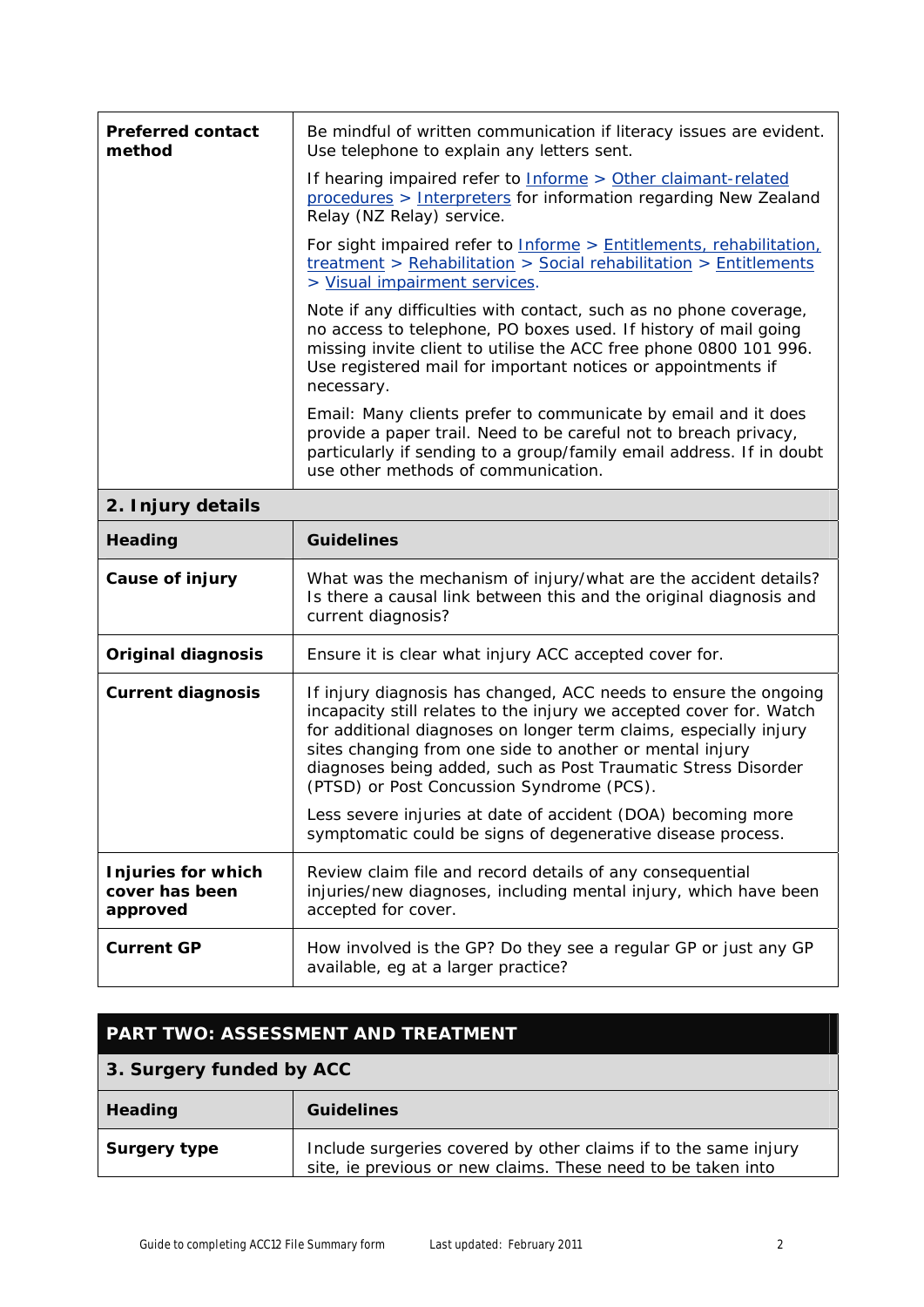|                                                               | account when considering injury causation - BMA input may be<br>required.                                                                                                                                                                                 |
|---------------------------------------------------------------|-----------------------------------------------------------------------------------------------------------------------------------------------------------------------------------------------------------------------------------------------------------|
| <b>Comment on End of</b><br>Care Report -<br><b>Prognosis</b> | Review the End of Care Reports to note outcome, functional<br>improvements and compliance with treatment. Compare how the<br>client presented when discharged by the surgeon to how they<br>present now.                                                  |
| 4. Treatment reports                                          |                                                                                                                                                                                                                                                           |
| <b>Heading</b>                                                | <b>Guidelines</b>                                                                                                                                                                                                                                         |
| Comments /<br>Summary                                         | Try to summarise comments in a way that both you as the case<br>owner, and other staff reading your summary, can get an idea of<br>the key findings or recommendations of the reports listed.                                                             |
|                                                               | Pain management                                                                                                                                                                                                                                           |
|                                                               | It's important to note the type of provider used, eg whether there<br>is psychologist, medical specialist, occupational therapist (OT) or<br>physiotherapist involvement.                                                                                 |
|                                                               | Comment on engagement with programmes and outcome.                                                                                                                                                                                                        |
|                                                               | Social rehabilitation                                                                                                                                                                                                                                     |
|                                                               | Where social rehabilitation needs have been assessed or<br>assistance is being provided this can provide information<br>regarding the client's activities and support systems.                                                                            |
|                                                               | <b>Vocational rehabilitation</b>                                                                                                                                                                                                                          |
|                                                               | Consider the timing and appropriateness of these interventions.<br>Indicate in the Comments / Summary section how engaged the<br>client was or whether any barriers were raised.                                                                          |
|                                                               | Good to list all attempts made here and, in particular, training<br>courses and whether these were included if an IOA was updated<br>or repeated.                                                                                                         |
|                                                               | <b>Other treatment</b>                                                                                                                                                                                                                                    |
|                                                               | Consider if there are multiple medical reports and how the<br>medical evidence is weighted overall. Conflicting medical opinion<br>is more common with longer term claims and may require some<br>further clarification.                                  |
|                                                               | Need to consider if the most appropriate specialist has been<br>consulted. Good to have Branch Advisory Psychologist (BAP)<br>review the claim if any psychology involvement.                                                                             |
|                                                               | Clarify main cause of incapacity if multiple injuries, or if the<br>diagnosis has changed or other diagnoses have been added over<br>the years.                                                                                                           |
|                                                               | Note what medications they are currently prescribed. Are they<br>ACC funded? If taking multiple medications, do they relate to the<br>injury for which they are claiming incapacity?                                                                      |
|                                                               | Medications may uncover non-injury related health issues. These<br>are good to consider in vocational rehabilitation as some<br>medications may be contraindicated with certain working<br>environments, eg driving or operating heavy machinery, working |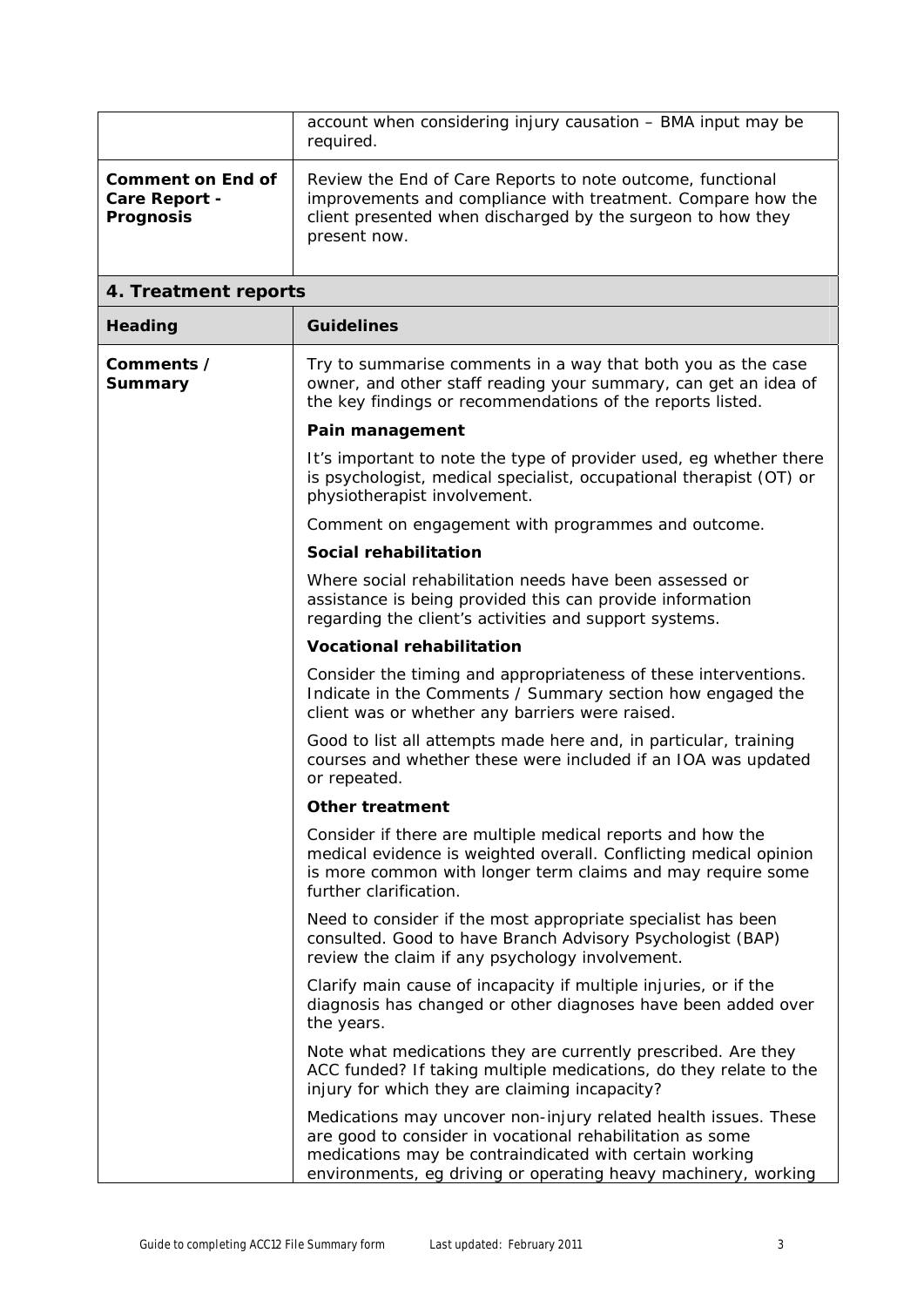| at heights etc.                                                                                                                                                                                                                                             |
|-------------------------------------------------------------------------------------------------------------------------------------------------------------------------------------------------------------------------------------------------------------|
| Check if ACC funded medications are the most appropriate and<br>cost effective options. If pain is a barrier to rehabilitation and no<br>analgesia is being utilised, the best approach and further options<br>should be discussed with the advisory panel. |

## **PART THREE: REHABILITATION**

## **5. Work history details**

| <b>Guidelines</b>                                                                                                                                                                                                                                                                                 |
|---------------------------------------------------------------------------------------------------------------------------------------------------------------------------------------------------------------------------------------------------------------------------------------------------|
|                                                                                                                                                                                                                                                                                                   |
| If not, consult TCM to consider if Section 105 of the AC Act<br>applies. Circumstances such as purchase of time out, cover, or<br>loss of potential earnings may apply although fairly uncommon.                                                                                                  |
| If the client was employed in more than one occupation are they<br>incapacitated for them all?                                                                                                                                                                                                    |
| If no work site assessment has been completed we may want to<br>consider using work type detail sheets. May also need to have<br>panel provide advice re s103 considerations, depending on pre-<br>injury role.                                                                                   |
| The s103 test relates to the employment at the time of the<br>personal injury, not the employment held at date of first<br>incapacity (DOFI) or date of subsequent incapacity (DOSI).                                                                                                             |
| Time to check we have applied abatement correctly. What is<br>preventing this client from increasing their work hours or return to<br>independence?                                                                                                                                               |
| 6. Vocational rehabilitation details                                                                                                                                                                                                                                                              |
| <b>Guidelines</b>                                                                                                                                                                                                                                                                                 |
| Always consider whether the work types recommended are<br>realistic considering the client, their history and their training,<br>skills and experience. Ensure literacy/numeracy issues have been<br>considered.                                                                                  |
| Note currency and quality of IOA. Consider consulting TM or TCM<br>re whether to update or repeat IOA if there are quality issues.                                                                                                                                                                |
| Good to cross reference stated assets and strengths in CV with<br>any perceived barriers from client or others. CVs are valuable for<br>validating strengths and transferable skills.<br>Consider questioning if literacy is raised as a barrier as<br>qualifications gained may contradict this. |
|                                                                                                                                                                                                                                                                                                   |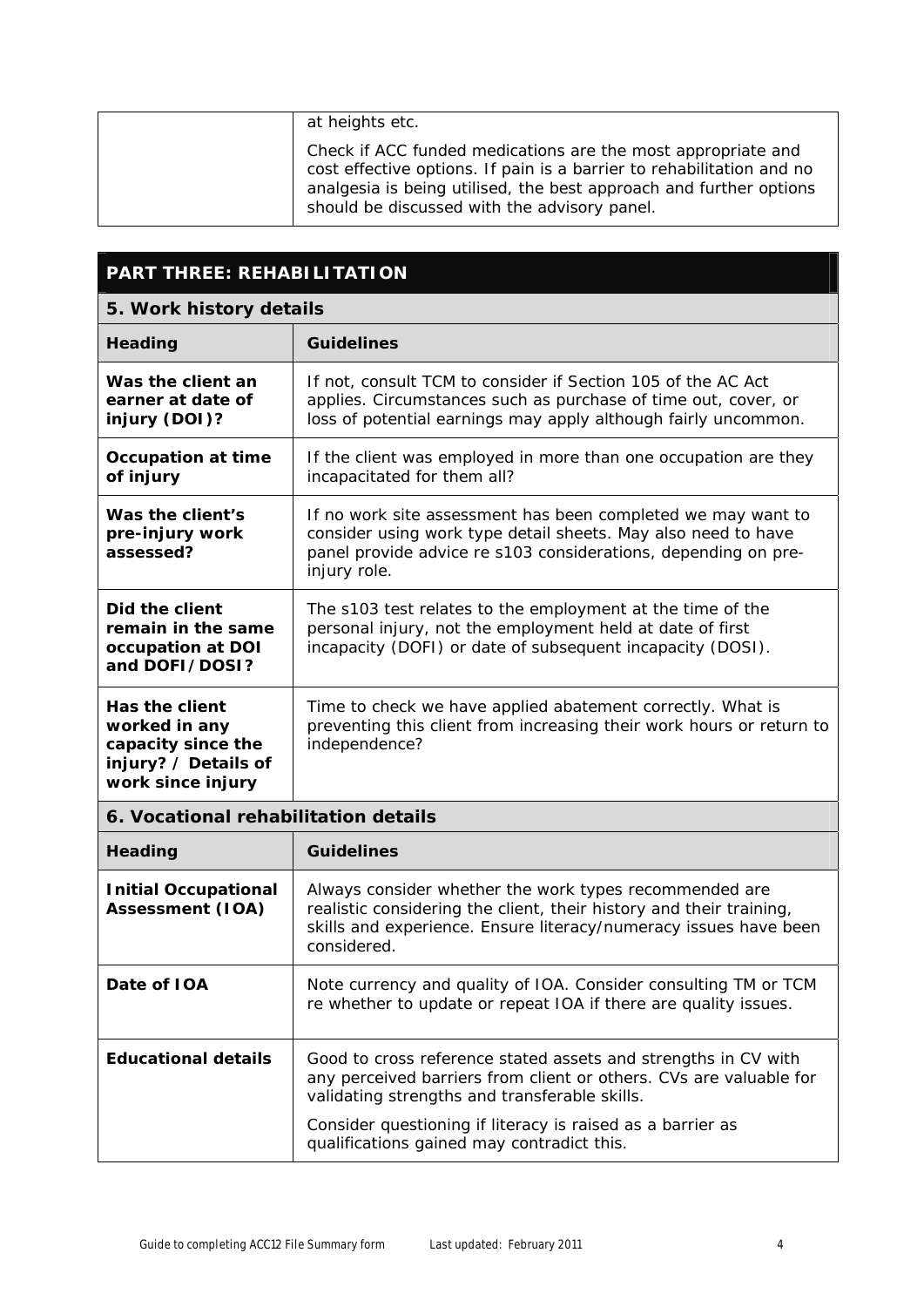| <b>Voluntary activities</b><br>or hobbies relevant<br>to vocational<br>rehabilitation | Consider functional demands of such activities in relation to<br>current incapacity for work. It's important to verify that the client<br>is aware they need to tell us about their activities, including non-<br>paid work. This should be flagged to reiterate during re-<br>engagement appointments/interviews.                         |
|---------------------------------------------------------------------------------------|--------------------------------------------------------------------------------------------------------------------------------------------------------------------------------------------------------------------------------------------------------------------------------------------------------------------------------------------|
| <b>Barriers to</b><br>vocational<br>rehabilitation                                    | Review IOA report and note any barriers to vocational<br>rehabilitation or work.                                                                                                                                                                                                                                                           |
| <b>IOA</b><br>recommendations<br>for vocational<br>rehabilitation                     | Review IOA report and note recommendations made for<br>vocational rehabilitation. Cross reference with work types cleared<br>in the IMA and vocational rehabilitation already completed.                                                                                                                                                   |
| <b>Initial Medical</b><br><b>Assessment (IMA)</b>                                     | Ensure that any recommendations made in this report have been<br>considered and completed or rationale provided for not<br>completing.                                                                                                                                                                                                     |
| Date of latest IMA                                                                    | Note currency of IMA. Consider whether any surgeries or other<br>interventions have occurred subsequent to the IMA which may<br>have impacted on the findings. Consider whether a new IMA may<br>be required.                                                                                                                              |
| <b>IMA</b><br>recommendations                                                         | Review IMA for rehabilitation recommendations. Cross reference<br>with rehabilitation interventions already completed.                                                                                                                                                                                                                     |
| Are there any non-<br>injury related issues<br>noted in the IMA?                      | Consider what the substantive cause of incapacity is. If necessary,<br>consult with Branch Medical Advisor (BMA), BAP, TCM or case<br>conference with all.                                                                                                                                                                                 |
| Work type options<br>identified as<br>suitable in the<br>latest IMA                   | Check quality of IMA and client sentiments as an indicator of<br>motivation and confidence.                                                                                                                                                                                                                                                |
| 7. Activities of daily living details                                                 |                                                                                                                                                                                                                                                                                                                                            |
| Heading                                                                               | <b>Guidelines</b>                                                                                                                                                                                                                                                                                                                          |
| <b>Current social</b><br>rehabilitation<br>entitlements being<br>received             | Note what activities are not being attempted by the client. More<br>importantly, note what activities they are able to manage<br>functionally and how this capacity might transfer into a work<br>setting.                                                                                                                                 |
|                                                                                       | Caring for young children and large properties requires a good<br>level of functional ability. The client may want to consider a<br>lifestyle choice of working and being available for vocational<br>rehabilitation, or declining to participate in rehabilitation or return<br>to work and choosing to have their entitlements declined. |
| Previous significant<br>social rehabilitation<br>entitlements<br>received             | Good to acknowledge progress made in the past with increasing<br>independence. If the client has had extensive Training for<br>Independence (TI) programmes, need to consider this in referrals<br>for further social rehabilitation.                                                                                                      |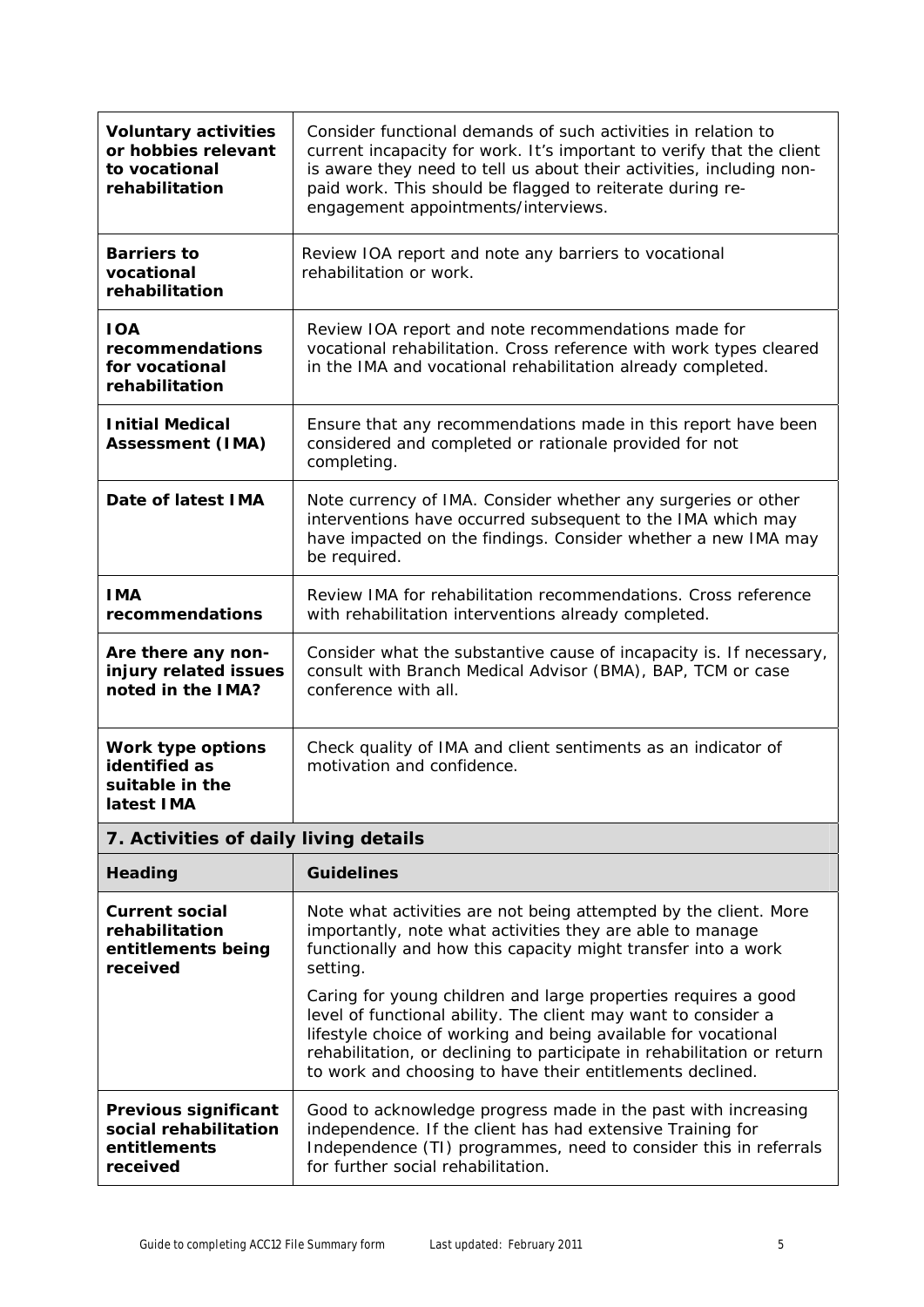|                                                                                            | For example, what were the goals that were worked on and how<br>can these assist in vocational rehabilitation, eg use of public<br>transport, computer training in the home etc? What equipment<br>has been funded by ACC?                                                                        |
|--------------------------------------------------------------------------------------------|---------------------------------------------------------------------------------------------------------------------------------------------------------------------------------------------------------------------------------------------------------------------------------------------------|
| Injury-related<br>limitations in<br>accessing transport                                    | If the client lives with other people, how many vehicles do they<br>own, ie do they have access to transport or has this access<br>changed?                                                                                                                                                       |
| <b>Current living</b><br>arrangements and<br>household<br>responsibilities                 | Since DOA have responsibilities of other household members<br>changed? Consider 'Added worker effect' - this is described as the<br>tendency of other household members capable of work to enter<br>the labour market. Good to consider this if barriers are raised re<br>childcare or transport. |
|                                                                                            | Consider impact of dependents (may include children, parents,<br>other relatives.) Note age of children and consider whether it is<br>reasonable for them to be responsible for assisting with household<br>tasks, eg teenagers.                                                                  |
|                                                                                            | Consider level of dependency and any changes to childcare<br>responsibilities post injury. Is childcare logistics a barrier for<br>return to work (RTW)? What were their childcare arrangements<br>before the injury?                                                                             |
|                                                                                            | Consider other household members receiving entitlements. Good<br>to know if a spouse is also receiving ACC or Ministry of Social<br>Development (MSD) entitlements.                                                                                                                               |
| 8. Individual rehabilitation plan details                                                  |                                                                                                                                                                                                                                                                                                   |
|                                                                                            |                                                                                                                                                                                                                                                                                                   |
| Heading                                                                                    | <b>Guidelines</b>                                                                                                                                                                                                                                                                                 |
| IRP outcome date /<br>Date of next<br>monitoring step                                      | Note Individual Rehabilitation Plan (IRP) outcome date and next<br>monitoring step date for consideration in prioritising actions and<br>timing of interventions.                                                                                                                                 |
| Have the GP and<br>employer been<br>invitied to<br>participate in the<br>IRP?              | Check to ensure the GP, and employer if applicable, have been<br>invited to participate in IRP.                                                                                                                                                                                                   |
| Has the IRP been                                                                           | Check the quality of the IRP and note areas to discuss with the                                                                                                                                                                                                                                   |
| updated to include<br>suitable work types<br>and<br>recommendations<br>for rehabilitation? | client in next negotiation.<br>IRPs are important for ensuring we are agreed on the goal of their<br>rehabilitation, and can be used as evidence in litigation.                                                                                                                                   |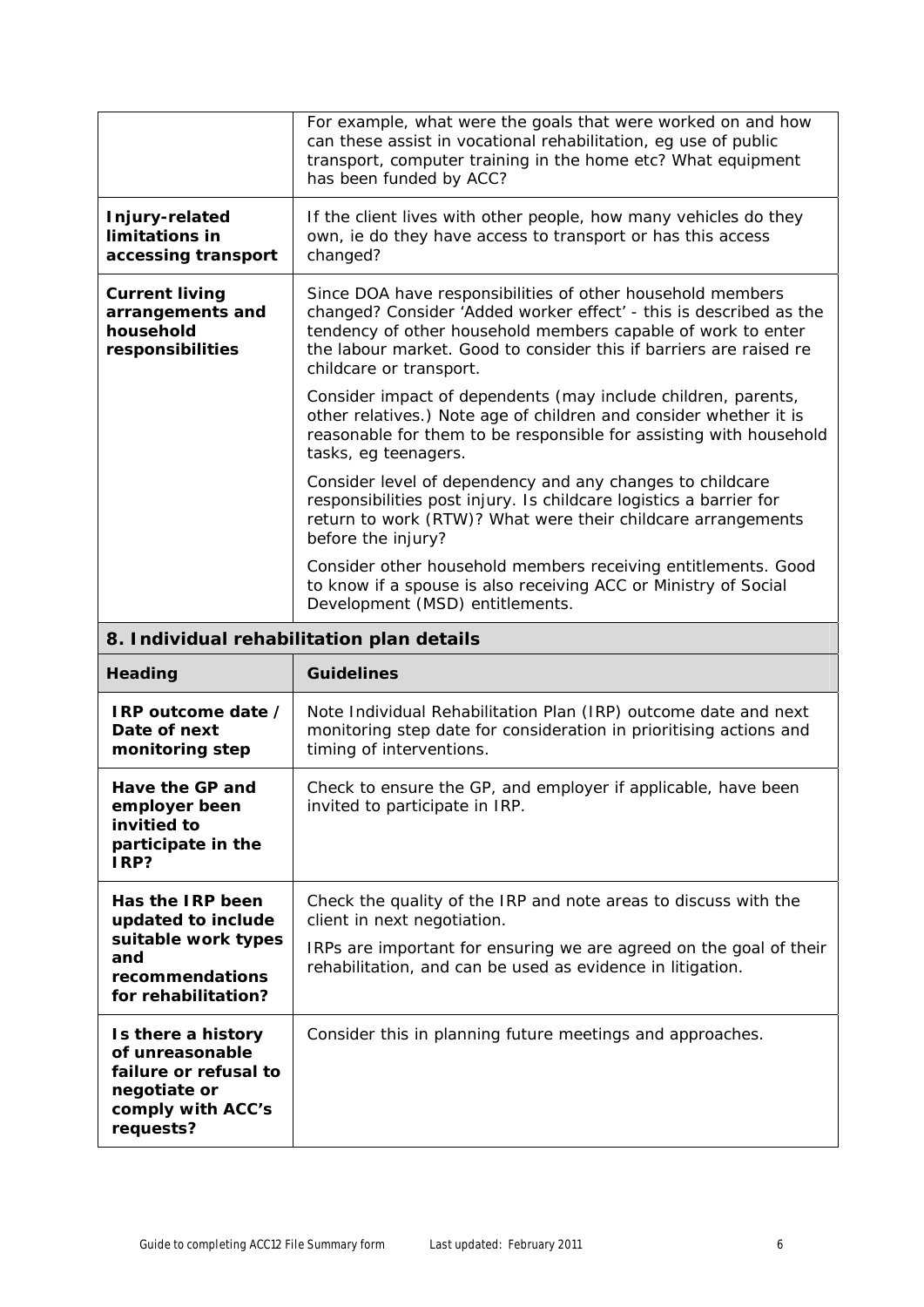| <b>PART FOUR: CLAIMS / PAYMENTS</b>                                                                                                   |                                                                                                                                                                                                                                                                                                                                                         |
|---------------------------------------------------------------------------------------------------------------------------------------|---------------------------------------------------------------------------------------------------------------------------------------------------------------------------------------------------------------------------------------------------------------------------------------------------------------------------------------------------------|
| 9. Claims history                                                                                                                     |                                                                                                                                                                                                                                                                                                                                                         |
| Heading                                                                                                                               | <b>Guidelines</b>                                                                                                                                                                                                                                                                                                                                       |
| <b>Total number of</b><br>claims                                                                                                      | Be thorough. We do not want to miss any as this can be raised as<br>a barrier for Vocational Independence (VI) assessments.                                                                                                                                                                                                                             |
| Previous incapacity<br>for work on any<br>claims?                                                                                     | Good to know if the client has had a history with ACC. What was<br>the relationship like? How did they return to independence from<br>that claim or was the incapacity transferred to this claim? Is there<br>any residual incapacity from other claims to consider? Is their<br>incapacity still assigned to the correct claim?                        |
| <b>Previous work</b><br>capacity (WCAP),<br><b>Work Rehabilitation</b><br><b>Assessment Process</b><br>(WRAP) or<br><b>Vocational</b> | It's important to consult your TCM about these clients. Previous<br>decisions are important for determining what work types were<br>considered sustainable and what pre-injury work type the client<br>was incapacitated from. We need to confirm what job or work<br>type the client has incapacity for, and their entitlement to loss of<br>earnings. |
| Independence (VI)<br>decisions on any<br>claims?                                                                                      | For example, a client might start working in a job very similar to<br>pre-injury work type once weekly compensation entitlement ends.<br>If they have a subsequent injury, what work are they now<br>incapacitated for / receiving loss of earnings for?                                                                                                |
| <b>Hearing loss claim</b>                                                                                                             | This has been a significant barrier and cause of quashed VI<br>decisions, due to ACC not considering all injury claims and<br>contraindications for work types.                                                                                                                                                                                         |
|                                                                                                                                       | Usually there is an audiology report available on these claims<br>which should be included in referrals to assessors for IMA or<br>VIMA.                                                                                                                                                                                                                |
| Mild traumatic brain<br>injury                                                                                                        | Consider presentation at time of injury. Severity of Traumatic<br>Brain Injury is categorised as Mild, Moderate and Severe. Some<br>moderate, and all severe, brain injuries are managed by our<br>National Serious Injury Service (NSIS).                                                                                                              |
|                                                                                                                                       | Cumulative effects of subsequent brain injuries are thought to<br>result in increased difficulties and more moderate incapacity and<br>may need further investigation. If a diagnosis of Post Concussion<br>Syndrome (PCS) has been made we may need to investigate<br>further.                                                                         |
|                                                                                                                                       | Utilise BAP to provide advice for traumatic brain injuries.                                                                                                                                                                                                                                                                                             |
| <b>Sensitive claims</b>                                                                                                               | Need to consider this in regards to VI assessments.                                                                                                                                                                                                                                                                                                     |
| history                                                                                                                               | Liaise with Sensitive Claims unit to forward relevant assessment<br>reports to providers.                                                                                                                                                                                                                                                               |
|                                                                                                                                       | Liaise with Sensitive Claims unit to determine appropriate                                                                                                                                                                                                                                                                                              |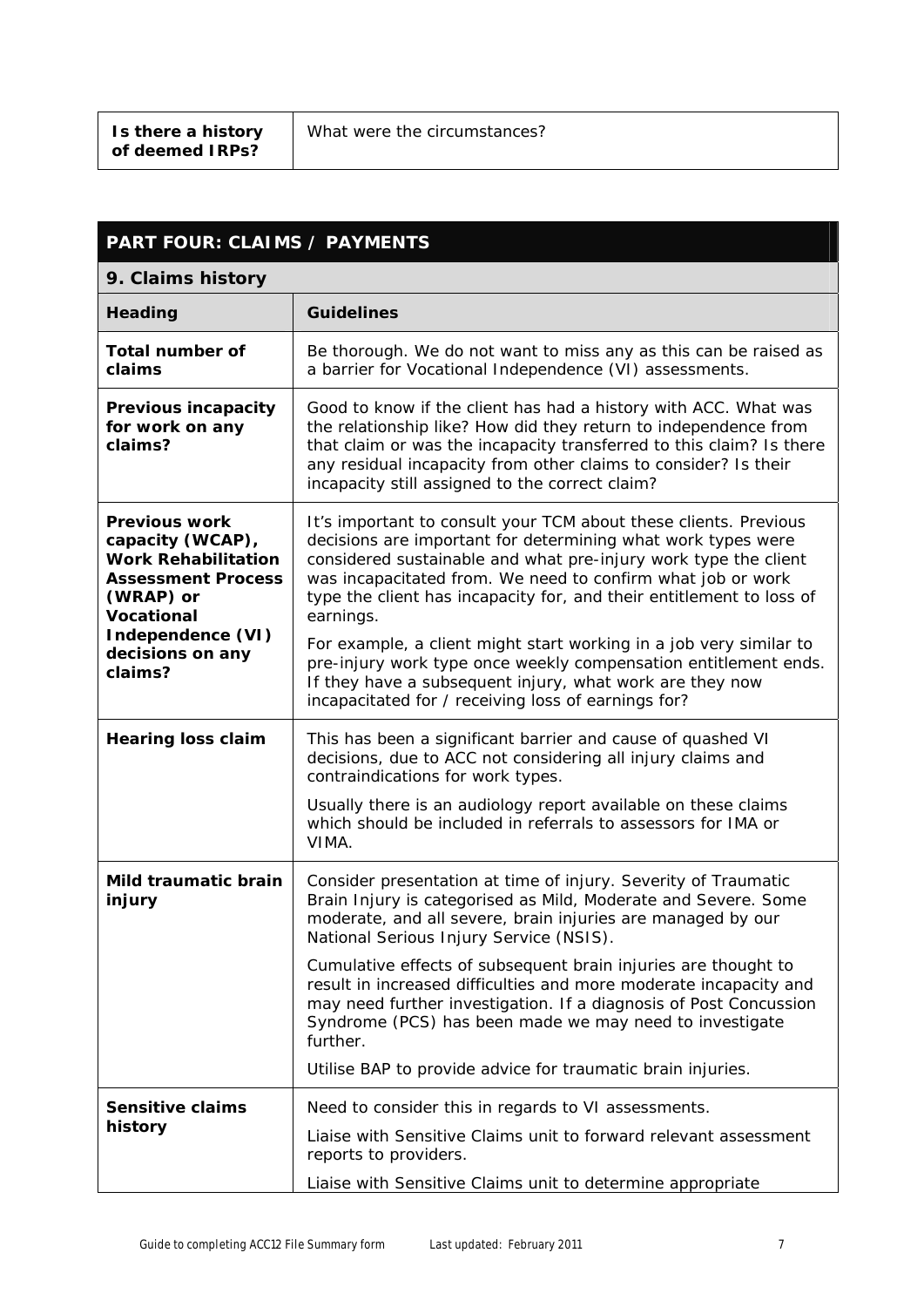|                                                                                                                                               | responsibilities for rehabilitation planning and follow-up.                                                                                                                                                                                                                                                                                                                                                                                                                                                                                                                                                                                                                                                                      |
|-----------------------------------------------------------------------------------------------------------------------------------------------|----------------------------------------------------------------------------------------------------------------------------------------------------------------------------------------------------------------------------------------------------------------------------------------------------------------------------------------------------------------------------------------------------------------------------------------------------------------------------------------------------------------------------------------------------------------------------------------------------------------------------------------------------------------------------------------------------------------------------------|
|                                                                                                                                               | Utilise BAP for advice.                                                                                                                                                                                                                                                                                                                                                                                                                                                                                                                                                                                                                                                                                                          |
| <b>Subsequent claims</b>                                                                                                                      | Important to consider activity level post incapacity. How did they<br>sustain subsequent injuries, ie where, what, how etc?                                                                                                                                                                                                                                                                                                                                                                                                                                                                                                                                                                                                      |
| Has the client had<br>any reviews or<br>appeals?                                                                                              | Consider previous relationship with ACC for re-engagement period<br>- it may suggest we need to take steps to improve our<br>relationship in order to assist in progressing their rehabilitation.<br>We may want to agree on the best methods for us to<br>communicate, ie some ground rules etc.<br>Rehabilitation can be significantly delayed by excessive litigious or                                                                                                                                                                                                                                                                                                                                                       |
|                                                                                                                                               | vexatious behaviour. Consult TM for advice in what is reasonable.                                                                                                                                                                                                                                                                                                                                                                                                                                                                                                                                                                                                                                                                |
| Has there been any<br>advocacy or legal,<br><b>Office of Complaints</b><br>(OCI), ministerial or<br><b>MP involvement</b><br>with this claim? | Good to be well informed of any previous issues to assist in<br>planning contacts and communication.                                                                                                                                                                                                                                                                                                                                                                                                                                                                                                                                                                                                                             |
| 10. Financial details                                                                                                                         |                                                                                                                                                                                                                                                                                                                                                                                                                                                                                                                                                                                                                                                                                                                                  |
| Heading                                                                                                                                       | <b>Guidelines</b>                                                                                                                                                                                                                                                                                                                                                                                                                                                                                                                                                                                                                                                                                                                |
| Compensation                                                                                                                                  | To answer the questions about compensation, extract relevant<br>data from the Transaction Summary Report (Reporting Portal):<br>Access to 4.01 Transaction Summary Report from Reporting<br>$\bullet$<br>Portal<br>Go to: Start/Business Applications/ACC Reporting<br>$\circ$<br>Portal/Operational Reports<br>Under EOS Reports click 4.01 Payment Reports<br>$\circ$<br>Fill in claim number then click Search<br>$\circ$<br>Confirm the details are correct by clicking the tick box<br>O<br>(bottom of screen)<br><b>Click Next</b><br>$\circ$<br>Enter From date (DOA)<br>O<br>Click Run Report<br>O<br>File Download PDF box will pop up<br>O<br>Click Open<br>O<br>Extract relevant data for the file summary<br>$\circ$ |
| If self employed,<br>has their business<br>ceased?                                                                                            | Ask the client, do not assume, and check IPS2 for any declared<br>losses.                                                                                                                                                                                                                                                                                                                                                                                                                                                                                                                                                                                                                                                        |
| <b>Companies website</b><br>checked                                                                                                           | You can also check http://www.companies.govt.nz/cms to<br>determine if a company has been opened in another name if you<br>know the name of the previous company.                                                                                                                                                                                                                                                                                                                                                                                                                                                                                                                                                                |